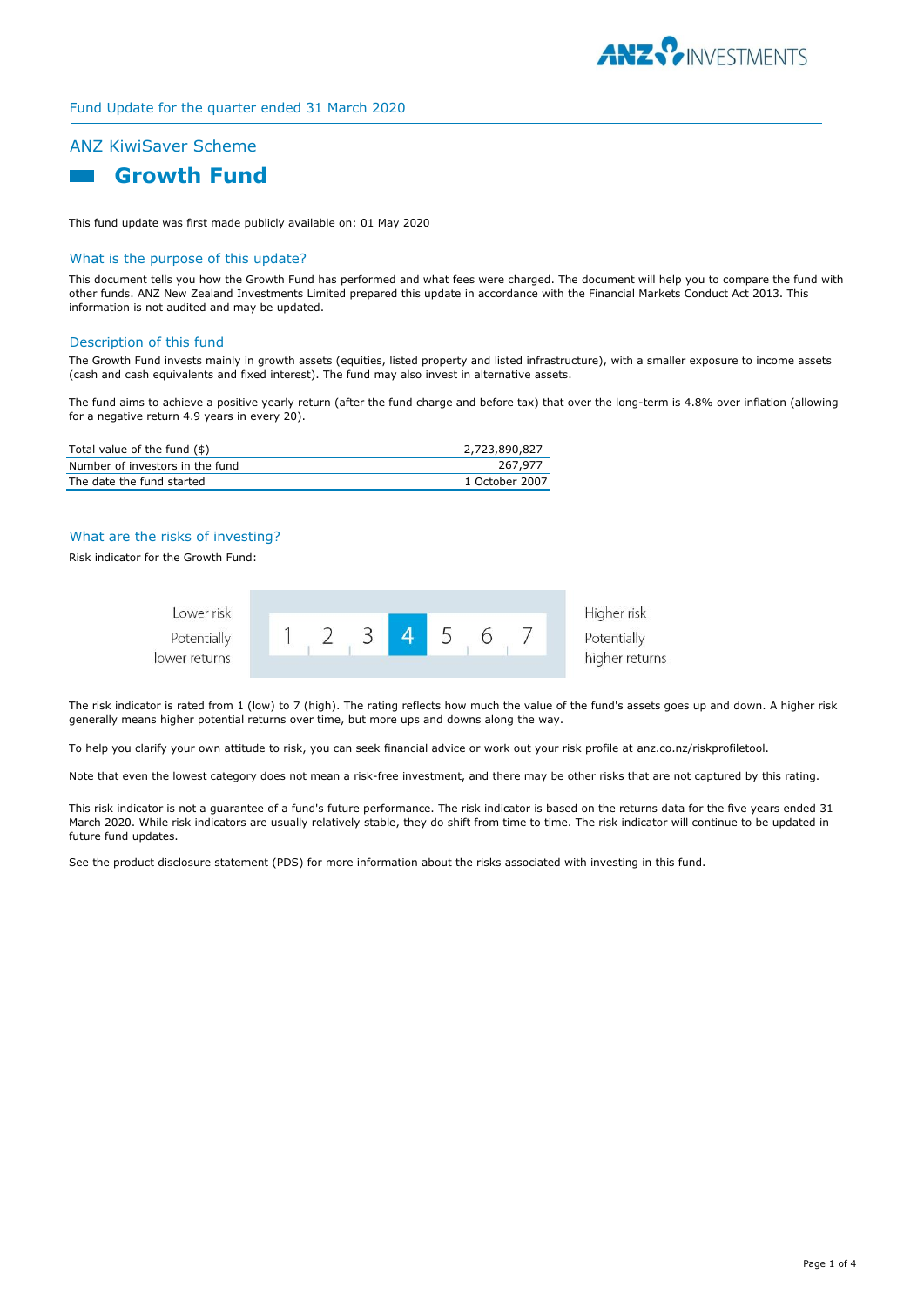## How has the fund performed?

|                                               | Average over past<br>five vears | Past vear |  |
|-----------------------------------------------|---------------------------------|-----------|--|
| Annual return                                 |                                 |           |  |
| (after deductions for charges and tax)        | 4.16%                           | -5.33%    |  |
| Annual return                                 |                                 |           |  |
| (after deductions for charges but before tax) | 4.85%                           | $-5.77\%$ |  |
| Market index annual return                    |                                 |           |  |
| (reflects no deduction for charges and tax)   | 5.64%                           | -4.67%    |  |

The market index annual return is calculated using the target investment mix and the indices of each asset class.

Additional information about the market index is available in the statement of investment policy and objectives on the offer register at www.disclose-register.companiesoffice.govt.nz.



## **Annual return graph**

This shows the return after fund charges and tax for each of the last 10 years ending 31 March. The last bar shows the average annual return for the last 10 years, up to 31 March 2020.

**Important:** This does not tell you how the fund will perform in the future.

Returns in this update are after tax at the highest prescribed investor rate (PIR) of tax for an individual New Zealand resident. Your tax may be lower.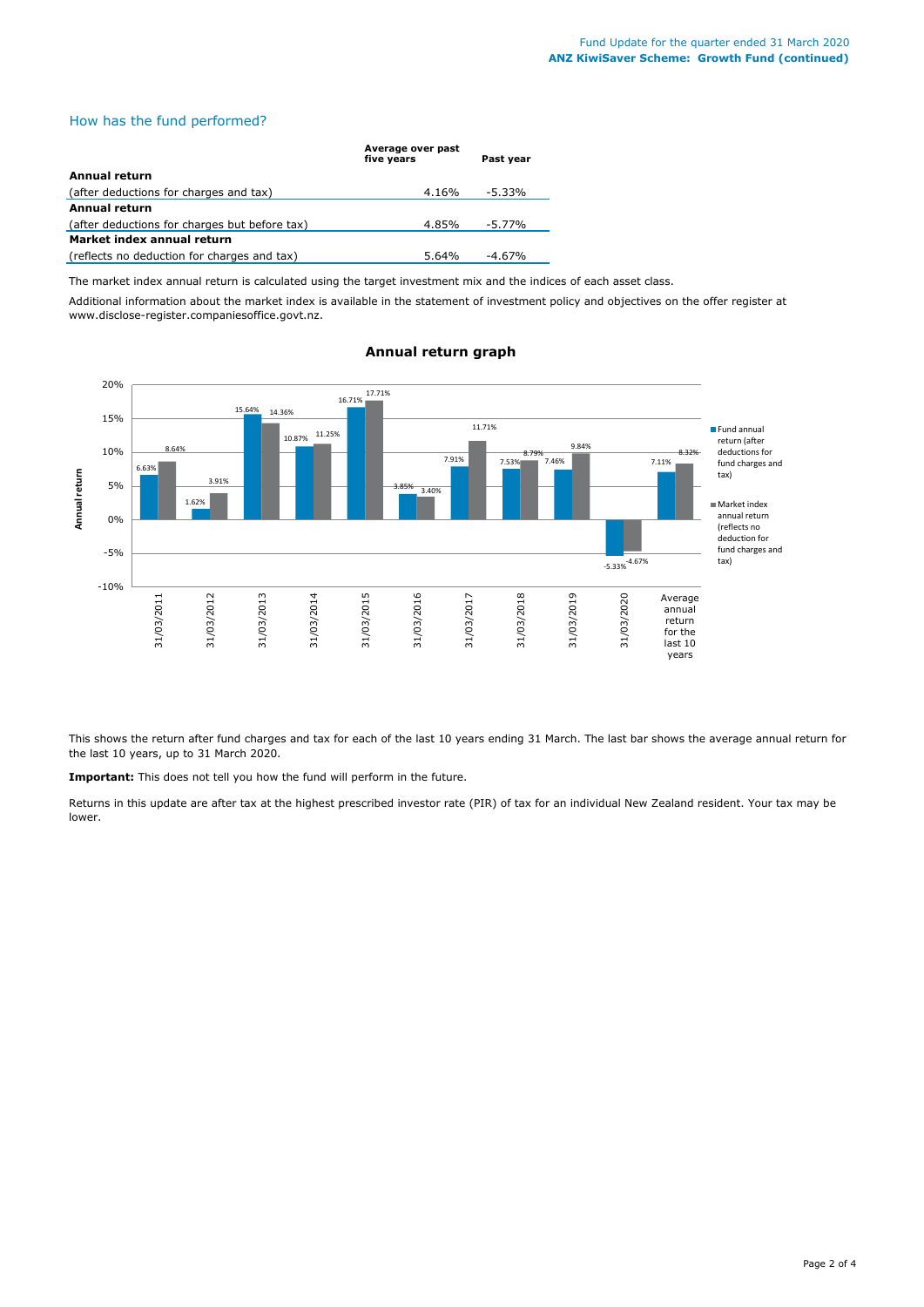#### What fees are investors charged?

Investors in the Growth Fund are charged fund charges. In the year to 31 March 2019 these were:

|                                             | % of net asset value          |
|---------------------------------------------|-------------------------------|
| Total fund charges <sup>1</sup>             | 1.06%                         |
| Which are made up of:                       |                               |
| Total management and administration charges | 1.06%                         |
| Including:                                  |                               |
| Manager's basic fee                         | 1.00%                         |
| Other management and administration charges | $0.06\%$                      |
| Total performance based fees                | $0.00\%$                      |
|                                             | Dollar amount per<br>investor |
| <b>Other charges</b>                        |                               |
| Membership Fee <sup>2*</sup>                | \$24                          |

\* From 1 April 2019, the membership fee was removed for members under 18 years and reduced from \$24 to \$18 per year for all other members.

Investors are not currently charged individual action fees for specific actions or decisions (for example, for withdrawing from or switching funds). See the PDS for more information about Scheme fees.

Small differences in fees and charges can have a big impact on your investment over the long term.

## Example of how this applies to an investor

Sarah had \$10,000 in the fund at the start of the year and did not make any further contributions. At the end of the year, Sarah incurred a loss after fund charges were deducted of \$533 (that is -5.33% of her inital \$10,000). Sarah also paid \$24 in other charges. This gives Sarah a total loss after tax of \$557 for the year.

## What does the fund invest in?

#### **Actual investment mix<sup>3</sup> Target investment mix<sup>3</sup>**

This shows the types of assets that the fund invests in. This shows the mix of assets that the fund generally intends to invest in.